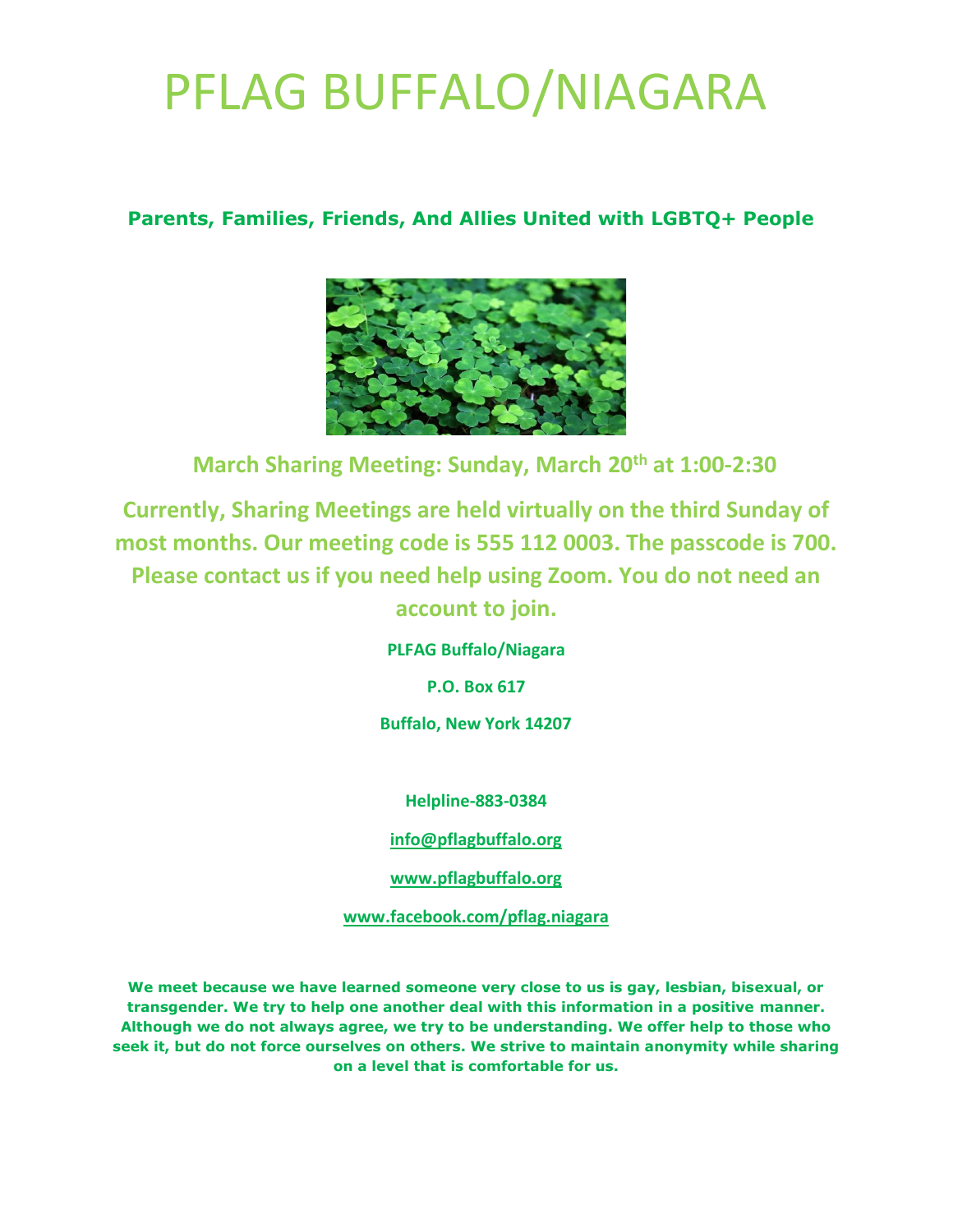#### *UPDATE ON COMMUNITY OUTREACH CAMPAIGN*



 PFLAG Buffalo/Niagara is continuing with its goal set in 2021: to reacquaint or introduce local groups, schools, and people to PFLAG B/N and the support we offer. Thanks to a donation from The Colligan Family Fund, this effort has been made easier and has been going strong.

 Our materials have been sent to over 200 schools, in Erie and neighboring counties. Public, private, and charter schools received materials; we reached out to middle and high schools. Also, the Central Library is distributing our materials to their 37 branches and bookmobile. More to come!

 We are ordering more brochures and bookmarks to distribute. We are currently distributing to local LGBTQ+ organizations and local counseling agencies. If you know of a group or people who would like our materials, please contact us at [info@pflagbuffalo.org.](mailto:info@pflagbuffalo.org)

Help us keep spreading the news!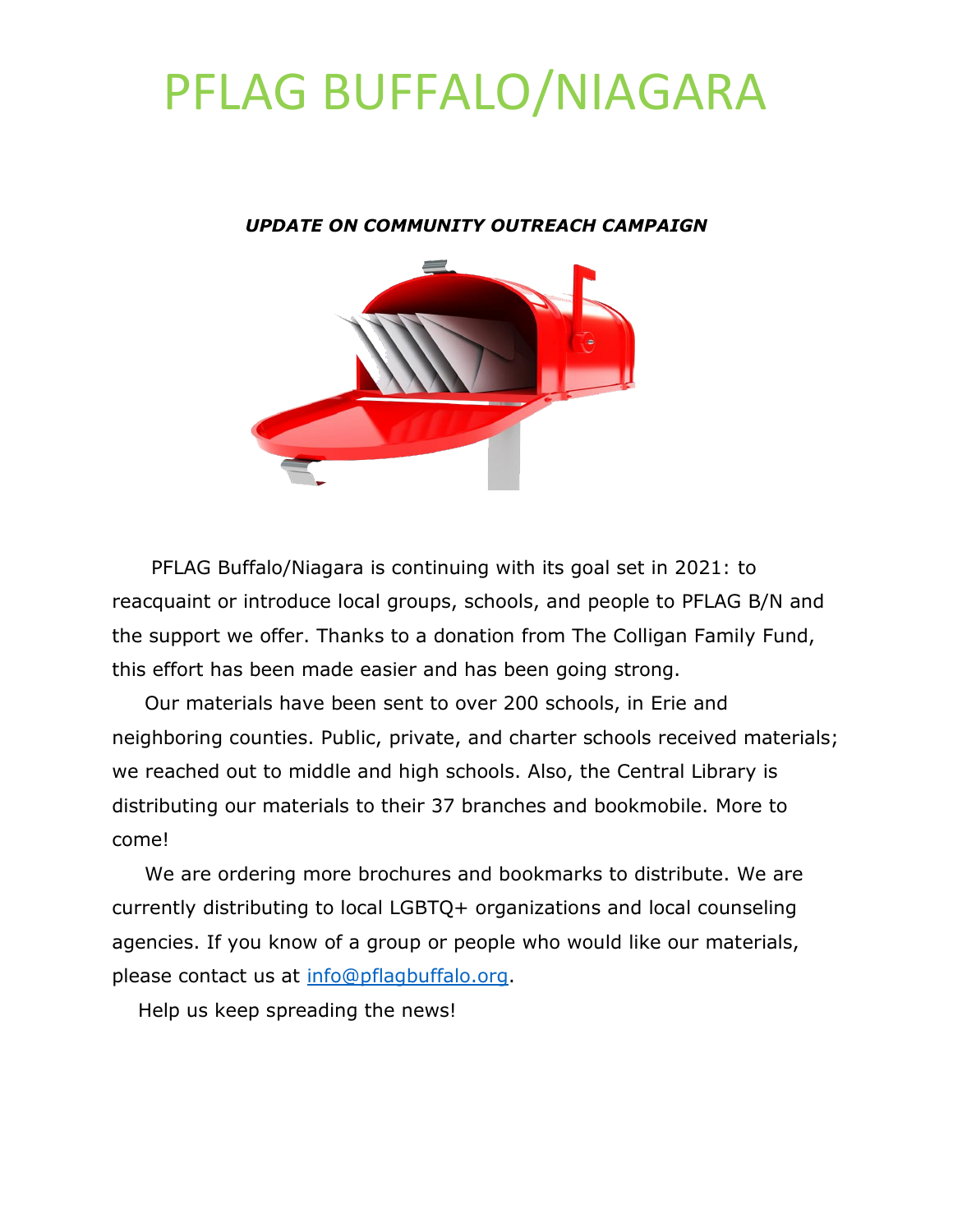#### *PFLAG BUFFALO/NIAGARA AND NIAGARA PRIDE BEGIN COLLABORATION*

 We at PFLAG Buffalo/Niagara are pleased to announce an official collaboration with our friend and community resource partner, Niagara Pride. We featured Niagara Pride in our last newsletter.

 Niagara Pride is very active in WNY and the community, sponsoring events, both charitable and social, connecting LGBTQ+ persons with local resources, offering educational web events, and so much more. In its own words:

We are an independent 501(c)(3) organization, serving LGBTQ+ individuals and families in Niagara County, NY and the surrounding WNY area. Niagara Pride does a number of community service events, like backpack, clothing, and food drives to benefit local LGBTQ+ youth and adults. We host educational programs like health fairs, trainings, and health-based initiatives. Niagara Pride is proud of its collaborations with local healthcare, business, shelters, and religious providers who provide LGBTQ+ specific programs or affirming services. Additionally, Niagara Pride hosts and puts together community June Pride events and programming in Niagara County, as well as other cultural/social events in an effort to create safe spaces for LGBTQ+ individuals to meet and socialize. Niagara Pride, Inc. is thrilled to serve Niagara County and WNY by representing the LGBTQ+ community.

 This collaboration allows each group to inform each other's members and followers of events, opportunities, scholarships, and support offerings.

 Please visit [www.niagarapride.org](http://www.niagarapride.org/) and "like" Niagara Pride on Facebook at [https://www.facebook.com/groups/377227262795957.](https://www.facebook.com/groups/377227262795957)

 You will see many events are planned. One such is an LGBTQ+ Health and Wellness Fair at Niagara Community College on March 23rd, from 10:00 to 3:00.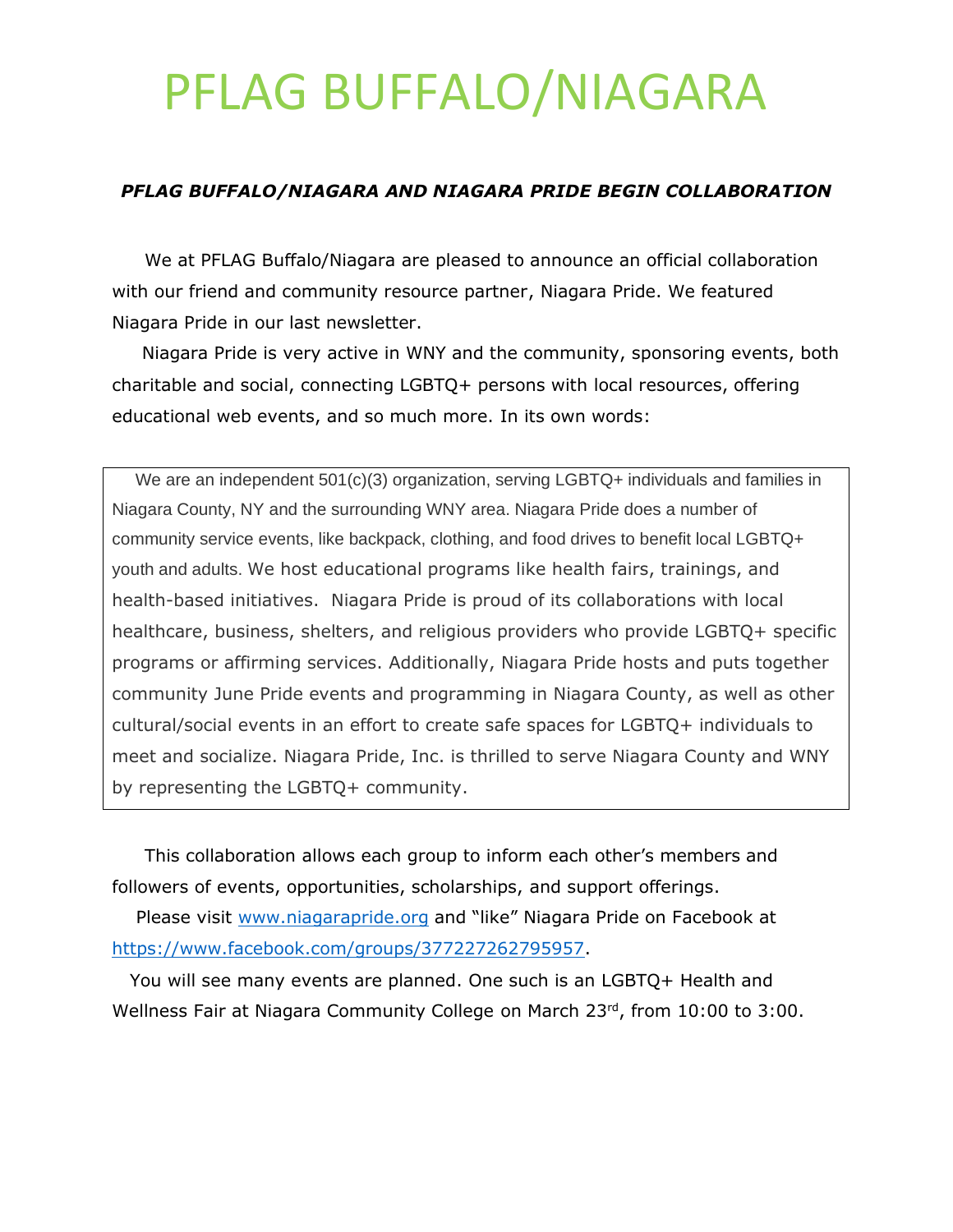Our collaboration will work as a bridge between Erie and Niagara counties. Both groups are here for all Western New Yorkers.

We look forward to this mutually beneficial connection.

#### *SCHOLARSHIP APPLICATIONS ARE NOW BEING ACCEPTED*



 Every June, PFLAG Buffalo/Niagara awards three \$500.00 scholarships to high school seniors who will be attending college in September.

 The scholarships are The "Babs" Conant Scholarship, The Mary L. Hewitt Scholarship, and The Marvin L. Henchbarger Scholarship. These awards are named in memory and in honor of people dear to PFLAG B/N.

 Applicants must be LGBTQ+ or allies who are active in supporting LGBTQ+ persons, causes, and issues.

Applications (hardcopies or e-copies) must be received by May  $1<sup>st</sup>$ .

 A completed application form, essay, and letter of reference are needed. Details and forms can be found at pflagbuffalo.org under the "Scholarships/Grants" tab or use the link provided below.

https://www.pflagbuffalo.org/scholarships-and-grants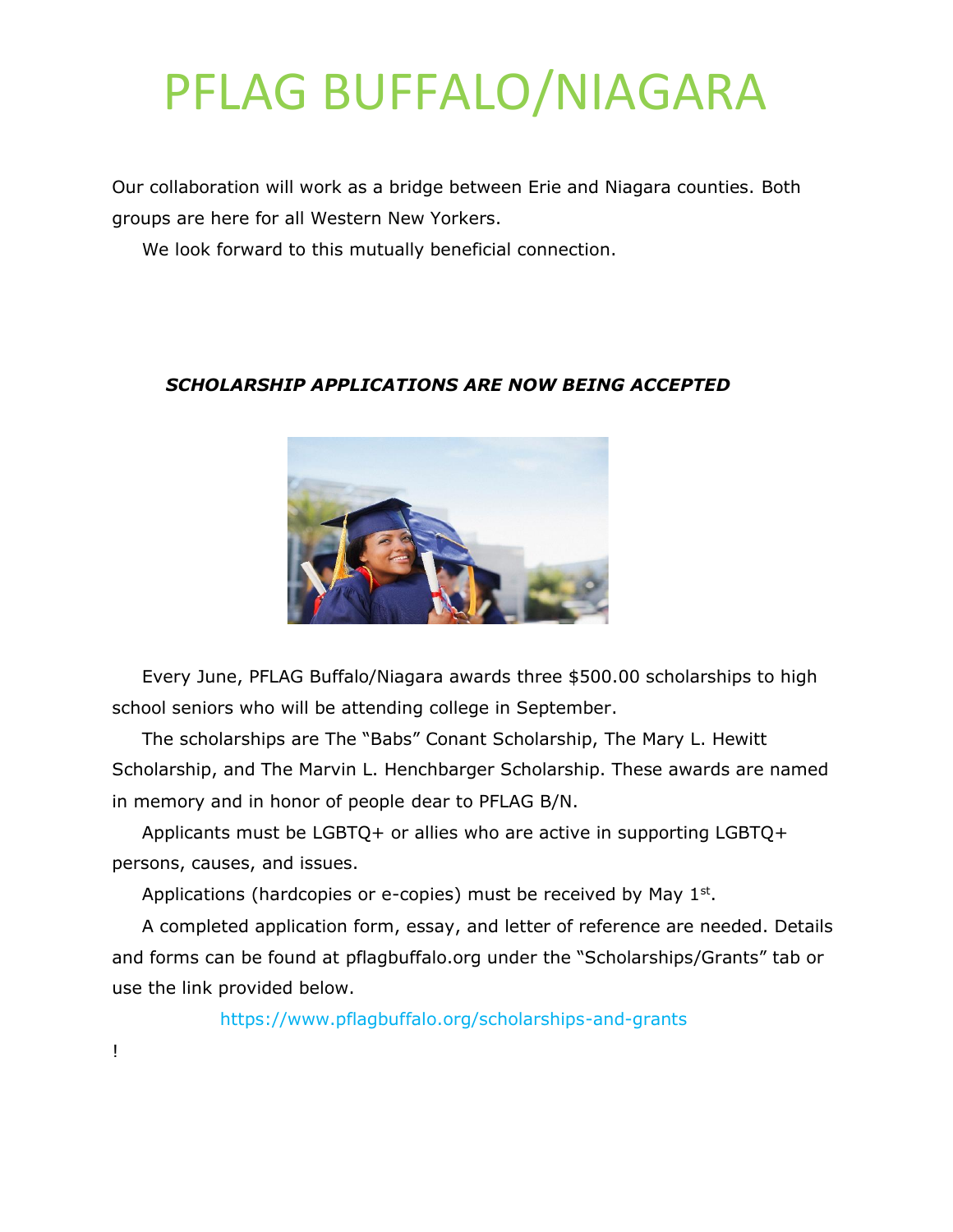#### *ON LABELS*

#### *"We are many, we are diverse, yet we are one."*

#### *By Bryan Ball, President of Stonewall Democrats*

 An ally recently asked me for my thoughts on labels. What is right and wrong, or what is, in 2022. Labels ideally aren't always necessary, but for some people, identifying under a label is a piece of the beautiful, complex and complicated identify of who they are. When one identifies one's self, it can bring a sense of community and pride, and help connect with others. A visible community can also, in turn, lead to greater acceptance of differing gender, non-conforming and sexual identities.

When people come out, they show they have accepted themselves and are proud of who they are. There is great power in this; to educate and change the world, socially, politically and personally.

 I'm often specifically asked about the word "queer". Queer is a word that has a lot of history and great power to a lot of people; and can mean so many different things. Historically, it has been used as a slur which has caused, and can continue to cause for many people, great pain.

 For others, who have reclaimed the term, it is a source of great power and pride. For those of us who identity as part of the queer community, it is a source of great pride.

 People who identify as queer fall on a varied scale of gender and/or sexual and non-conformity. The umbrella term of queer as a community provides great support, and a sense of pride. We are many, we are diverse, yet we are one. We have seen queer, as a term, gain acceptance in areas of academia, where queer fiction, literary theory and culture have become legitimate fields of study.